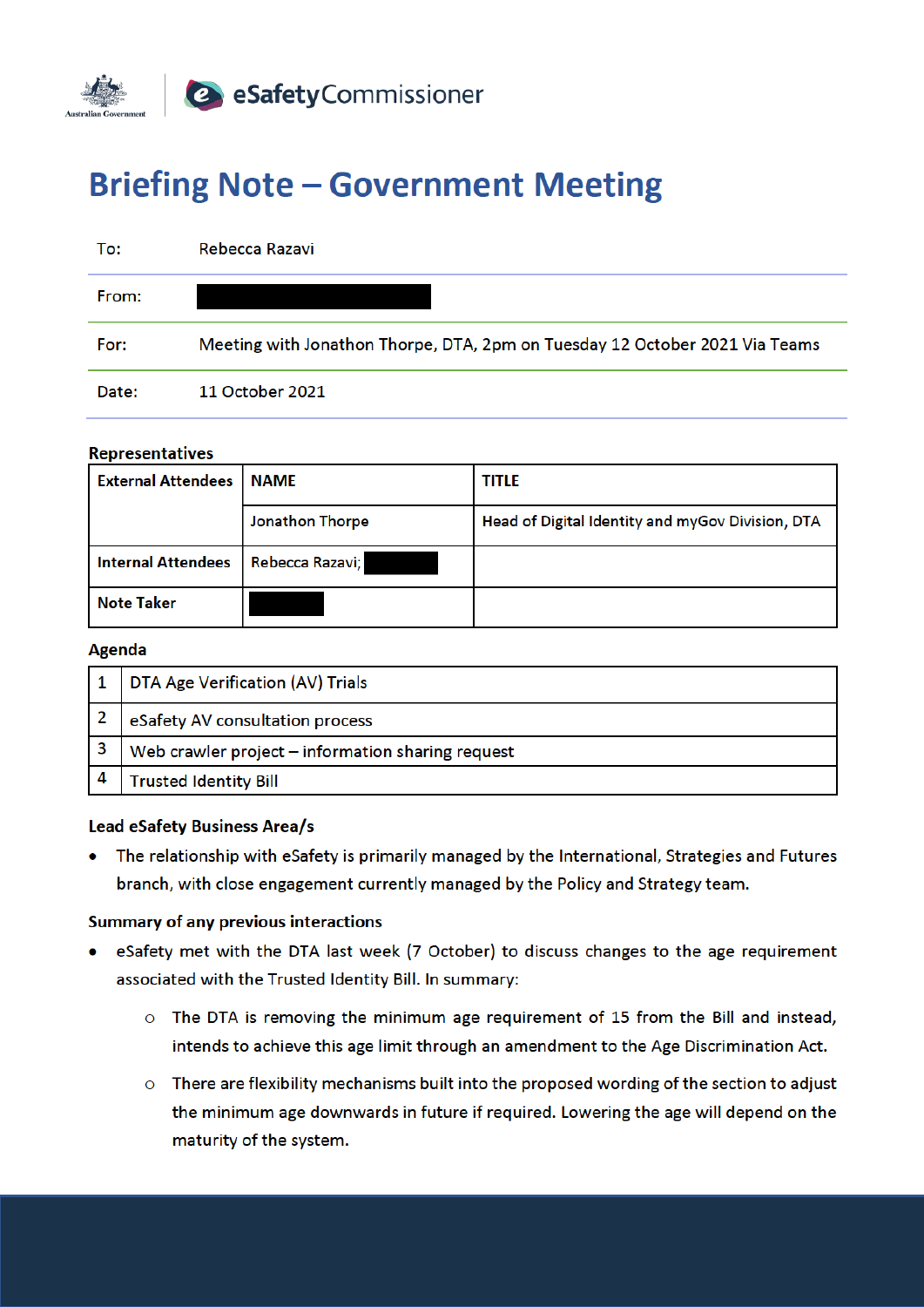- $\circ$  The DTA intends to develop rules to allow parents or guardians to act on behalf of another, which would be an avenue for people younger than 15 to access services via a digital identity.
- $\circ$  The system is only being used for services where individuals need to be over 15 (ATO, Medicare, Unique Student Identifier for tertiary studies). There is scope in the legislation to increase the types of services to age-restricted retail sales and services (e.g. alcohol, gambling, banking).
- $\circ$  eSafety noted that the current services in scope for the digital identity system were not likely to raise online safety issues for children and eSafety did not have concerns as to the DTA's proposal. However, noting the flexibility in the system's scope of services, eSafety expressed interest in being informed of future developments.
- Your previous meeting with Jonathon Thorpe (14 September) included:
	- $\circ$  A short update on the DTA's AV trial project –
	- o DTA flagged the importance of ringfencing the TDIF. Interest in expanding its use for other purposes (e.g. pornography access) were noted.
	- o eSafety provided an update on the AV roadmap submissions.

### **Top points/questions to raise and eSafety outcomes sought**

- Progress update on DTA's AV trial project
- Ascertain key content and agreement for information sharing on the DTA's web crawler

### **Talking Points:**

### **Agenda item 1: DTA Age Verification (AV) Trials**

*You may wish to note that several media articles were published in September flagging that Mastercard would be collaborating with the DTA on digital identity service use.*

*You may wish to seek an update on .*

*You may wish to highlight that eSafety has received an FOI request regarding Mastercard and their role in delivering or influencing the delivery of online age verification services in Australia.* 

### **Agenda item 2: eSafety AV consultation process**

• We are still analysing the submissions received for the AV roadmap and plan to engage in deep-dive consultations with key stakeholders from November.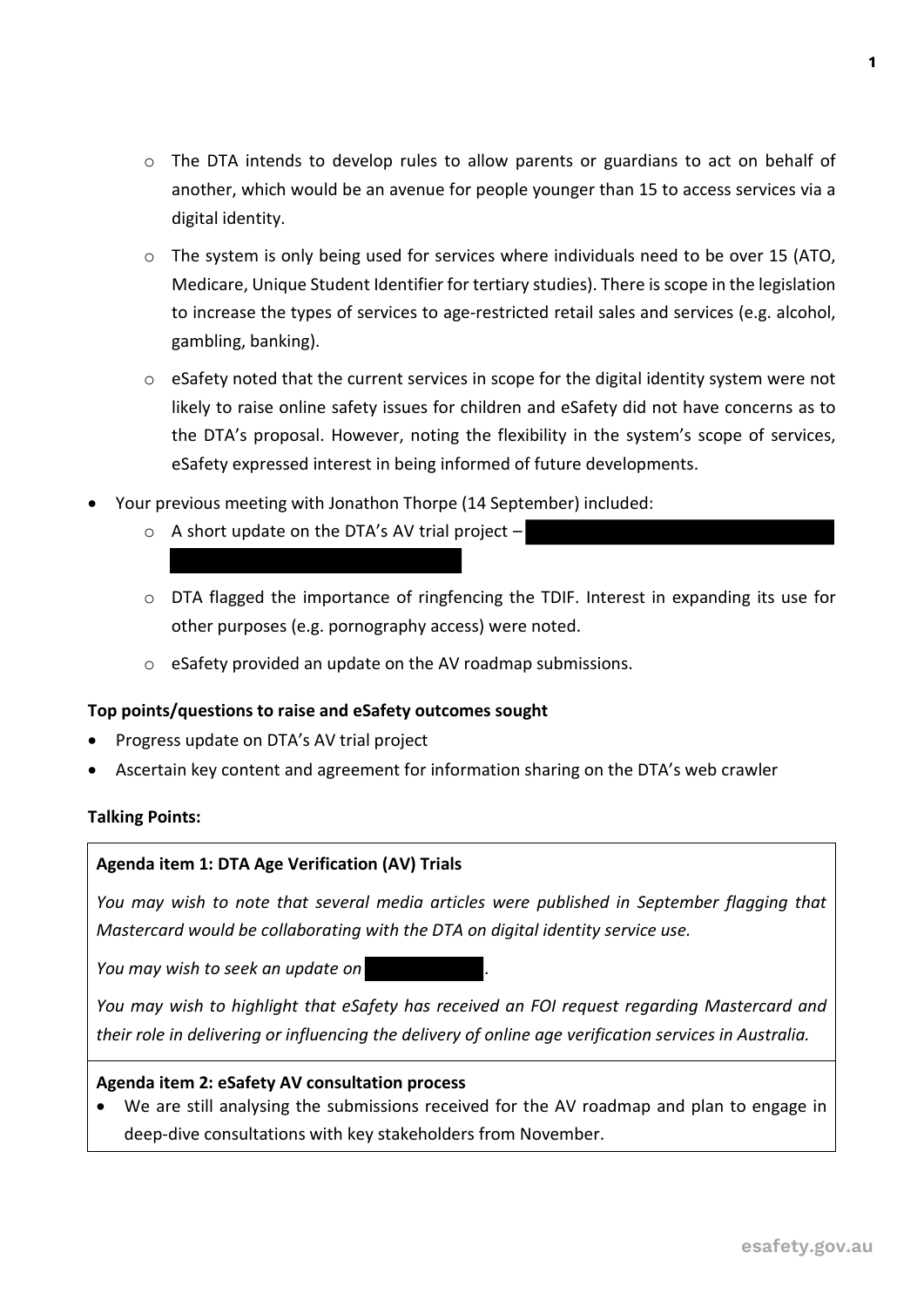- Of note, you may be interested to know that mean made a submission which highlighted its own age verification procedures and use of AV technology.
- Their main concern was the need to standardise online sales regulation at a national-level and ensure that any AV regime established by eSafety was consistent with the Trusted Digital Identity Framework (TDIF) and was not duplicative of the DTA's undertakings.
- They also suggested that any mandated age verification system should allow for customers to use saved or stored credentials to minimise the cost involved for retailers in administering this system.
- The application of age verification for alcohol sales and pornography access will no doubt have different privacy requirements. We will be discussing options for single or repeat access in our consultations.

## **Agenda item 3: Web crawler project – information sharing request**

- As part of the Women's budget package eSafety has received funding to develop a technology solution to assist victims of image-based abuse.
- This includes a web crawler to help identify other instances of victims' images online. This will assist with rapid removal of images and prevent the proliferation of IBA materials, where possible.
- We are aware of the DTA's crawler as part of the data.gov.au initiative and Whole of Government Web Crawl.
- Our project is in its initial scoping phases and our IT division would welcome an opportunity for knowledge-sharing on:
	- o crawler approaches and technology considerations
	- o legal and privacy considerations
	- $\circ$  general information on the DTA's initiative overall and the ability to share information on our web crawler solution
- Who would be the most appropriate contact to connect with our Head of Technology and Digital,

## **Agenda item 4: Trusted Identity Bill**

- and met with and and regarding the Trusted Identity Bill.
- eSafety is comfortable with the approach DTA is taking and does not plan to challenge the approach to establishing a minimum age requirement – particularly noting the services the digital identity system intends to cover.
- We have shared our submission to the UN's *Committee on the Rights of the Child for the general comment on children's rights in the digital environment*, to support the DTA's human rights compatibility statement.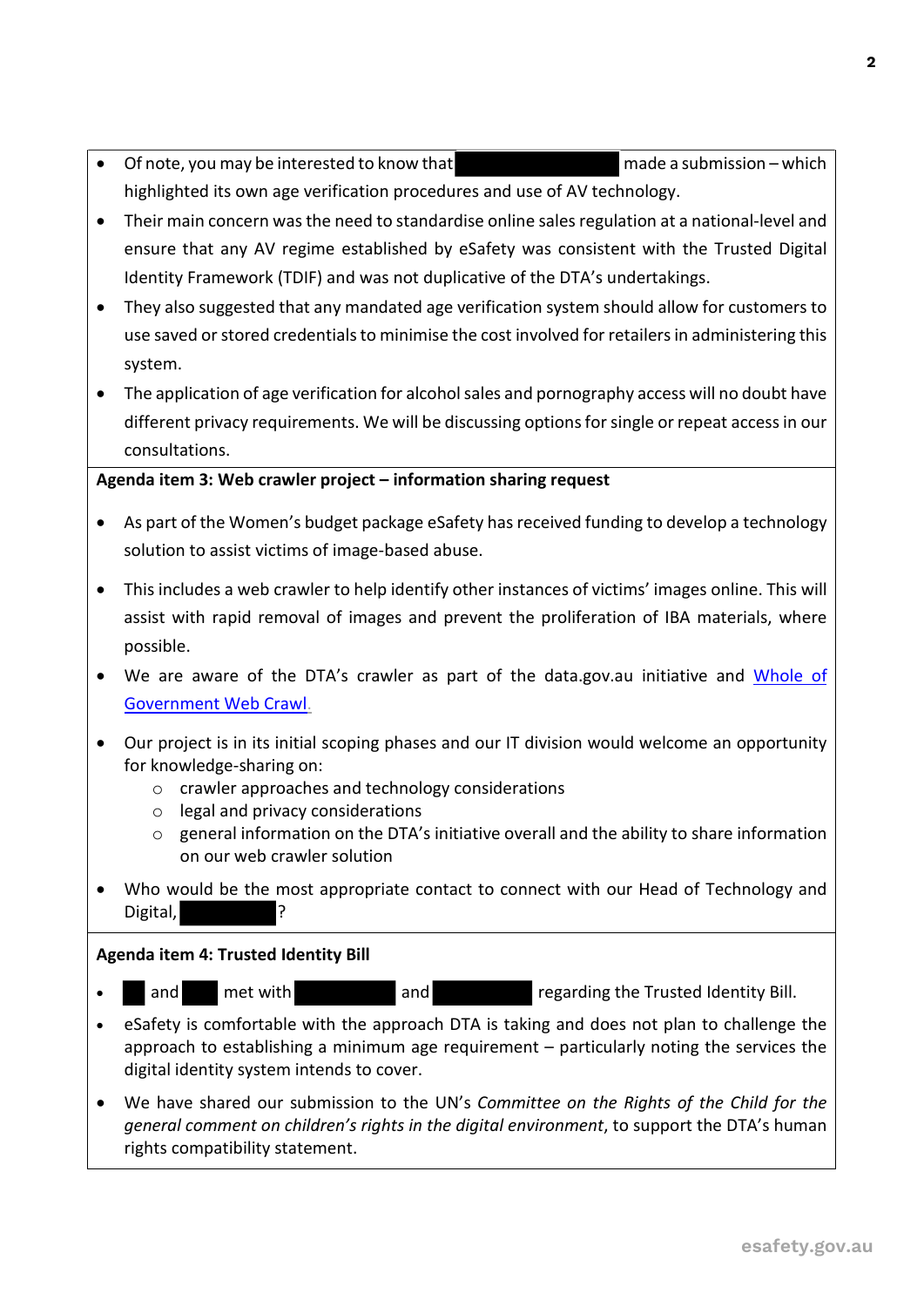## **Additional background (if required) – could include any relevant/recent media on topics of mutual interest**

*You may wish to touch on the matters covered in recent media articles relating to digital identity.* 

### **Innovation Australia article**

- I'm not sure whether you took notice of an article published by Innovation Australia last month, but I wanted to clarify comments attributed to the Commissioner.
- In the article, it's suggested that the Commissioner and eSafety believe Australians will be unsupportive of using a government digital identity system to access online pornography - these referred the adoption of a 'one-tool system', where a government-managed tool would be the only key to accessing online pornography for Australian adults.
- The article itself has taken a surprising turn as the interview was organised to discuss and clarify eSafety's new powers under the new Online Safety Act. It was a combative interview which veered into various subject matter we did not expect to cover.
- I want to provide reassurances that eSafety is very supportive of the approach the DTA is undertaking with the TDIF and the AV trials. The TDIF is a strong and robust model we are looking at for the technical elements of the AV roadmap.

## **Action on 'Big Tech' and Minister Robert on Sky News**

- The Prime Minster, Deputy Prime Minister and Minister Robert all publicly comments on the issue on online anonymity on social media last week.
- Speaking on Sky News, Minister Robert raised the option of using the digital identity system to address online harms on social media.
- Has the DTA been requested to take any action relating to these public comments?